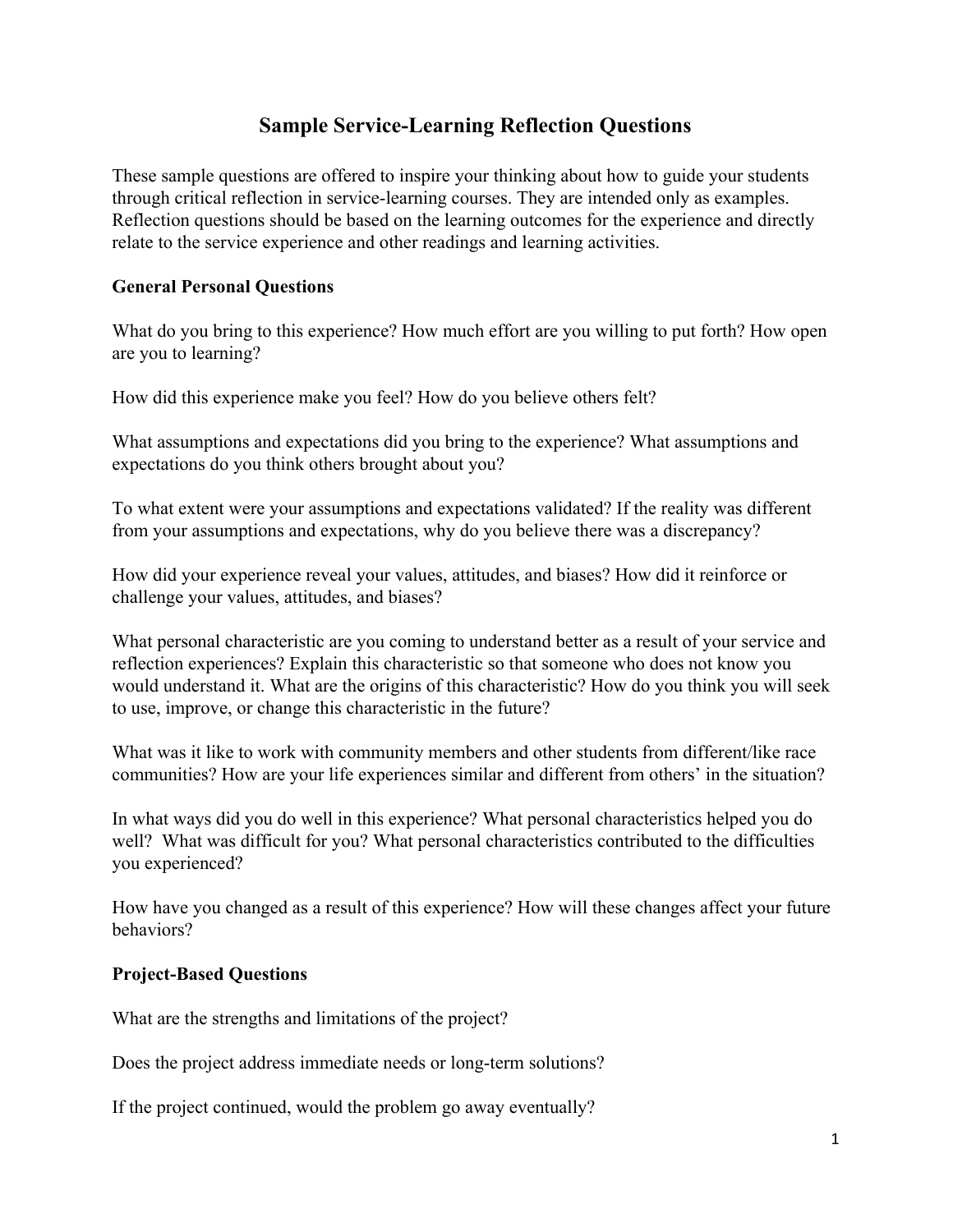If the project stopped in order to try another approach to the issue, would the community suffer?

Are there assets in the community that are not being tapped? Is our involvement so focused on the community's deficits that we haven't seen its assets?

## **General Analytic Questions**

What concepts/principles/facts/theories that you have learned relate to your experience? To what extent were they validated or challenged by the experience?

What do we know about the social issue being addressed and about how it has affected this community in particular?

What are the symptoms of the problem and what are the causes?

What social issues are connected to the problem addressed by the project, such as racism, class stratification, sexism? To what extent can a difference be made on this issue without addressing these social problems?

How did differences in power and privilege emerge in this experience? What underlying systems influence the power dynamics? What are their effects?

What underlying systems maintain the problem and the power dynamics? How can they be addressed? Dismantled?

What ethical issues emerged during this experience?

How do the ethical principles and practices of your discipline align, or not align, with the core beliefs of the community or organization you are working with?

What tensions between individual interests and the common good did you observe? What trade-offs between them occurred? Who made the trade-offs? To whom were they beneficial or not? Were they appropriate? Why or why not?

What is progress? Is progress necessarily good for everyone? Why or why not?

What is the purpose of this reading? What is the author's main argument? How is this argument supported, validated, or contradicted by other readings? By the service experience?

What are the assumptions embedded in this reading? What is omitted or glossed over? Why?

Based on the service experience and other readings, where do you stand vis-à-vis the author's position?